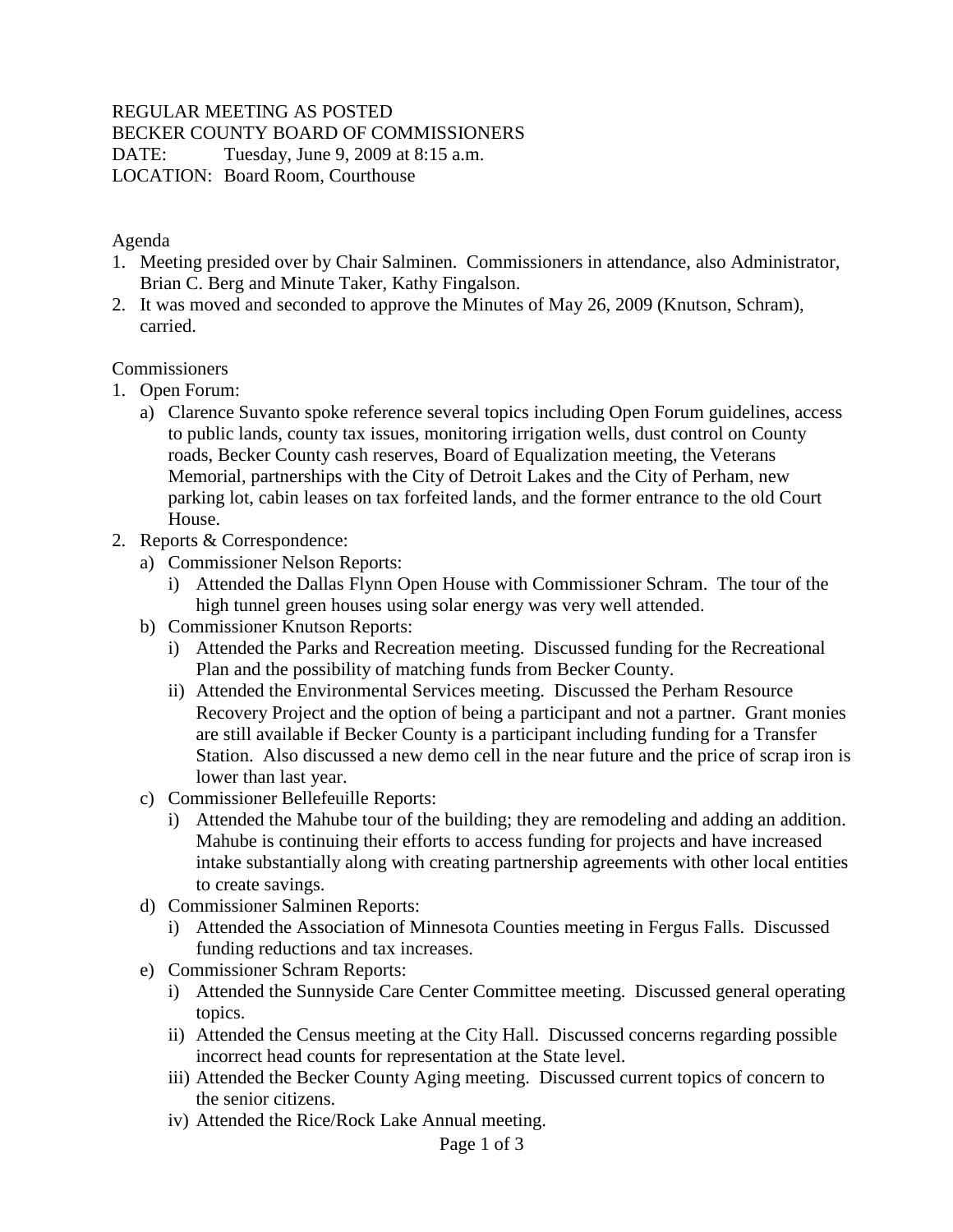- v) Attended the North Country Trail National Trails Day event at Ice Cracking Lake.
- vi) Attended the Association of Minnesota Counties meeting in Fergus Falls. Discussed combining offices and working together when practical.
- vii)Attended the Dallas Flynn Open House with Commissioner Nelson. A smaller version of the high tunnel greenhouse without solar energy is also available.
- viii) Will not attend the WesMin Resource Conservation & Development meeting in Fergus Falls tomorrow but instead will attend the Wild Rice Watershed meeting with no per diem or mileage.
- 3. Appointments
	- a) There were no appointments.

Auditor-Treasurer

1. It was moved and seconded to approve the Gambling Permit for the Shrine Club Color Guard for operations at Richwood Store in Richwood Township, Resolution 06-09-1B (Bellefeuille, Schram), carried.

# Finance Committee Minutes

- 1. It was moved and seconded to approve the Claims with the addition of one over 90 day claim; Ratwik, Roszak & Maloney for \$3,720.31; the bill was believed to have been paid (Nelson, Knutson), carried.
- 2. It was recommended by Finance to approve the Environmental Services requests to purchase compost bins, rain barrels, recycling containers, and to renew the contract on scrap metal.
- 3. The Moorhead Juvenile Detention Center was discussed centering on paying a flat rate to sustain their overhead and should this require a management responsibility.
- 4. It was moved and seconded to sell the older Transit bus on line at publicsurplus.com with the Sheriff's vehicles (Schram, Knutson), carried.

# Assessor

- 1 . It was moved and seconded to approve the Abatement for PIN 21.0160.004 in Osage in the amount of \$52 (Knutson, Schram), carried.
- 2 . The Board of Equalization meeting will be held Tuesday, June 16, 2009; two people have signed up.
- 3 . The State Board of Equalization will be held tomorrow in St. Paul; there were no changes to the assessment by the Minnesota Department of Revenue State Board of Equalization for the 2009 assessment.

# Environmental

- 1 . It was moved and seconded to approve the purchase of compost bins for resale (\$3,115.50), rain barrels for resale (\$4,173), and recycling containers (\$1,915) for a total of \$9,203.50 (Nelson, Schram), carried.
- 2 . It was moved and seconded to approve the renewal of the metal recycling contract with Schaefer Auto for \$52/ton (Knutson, Nelson), carried.
- 3 . Attended the Perham Resource Recovery Coordinating meeting. They discussed a regional approach and will be sending a letter to invite representatives from the counties to meet and discuss longer term goals and the benefits of working together.

Moorhead Juvenile Detention Center Cost Discussion